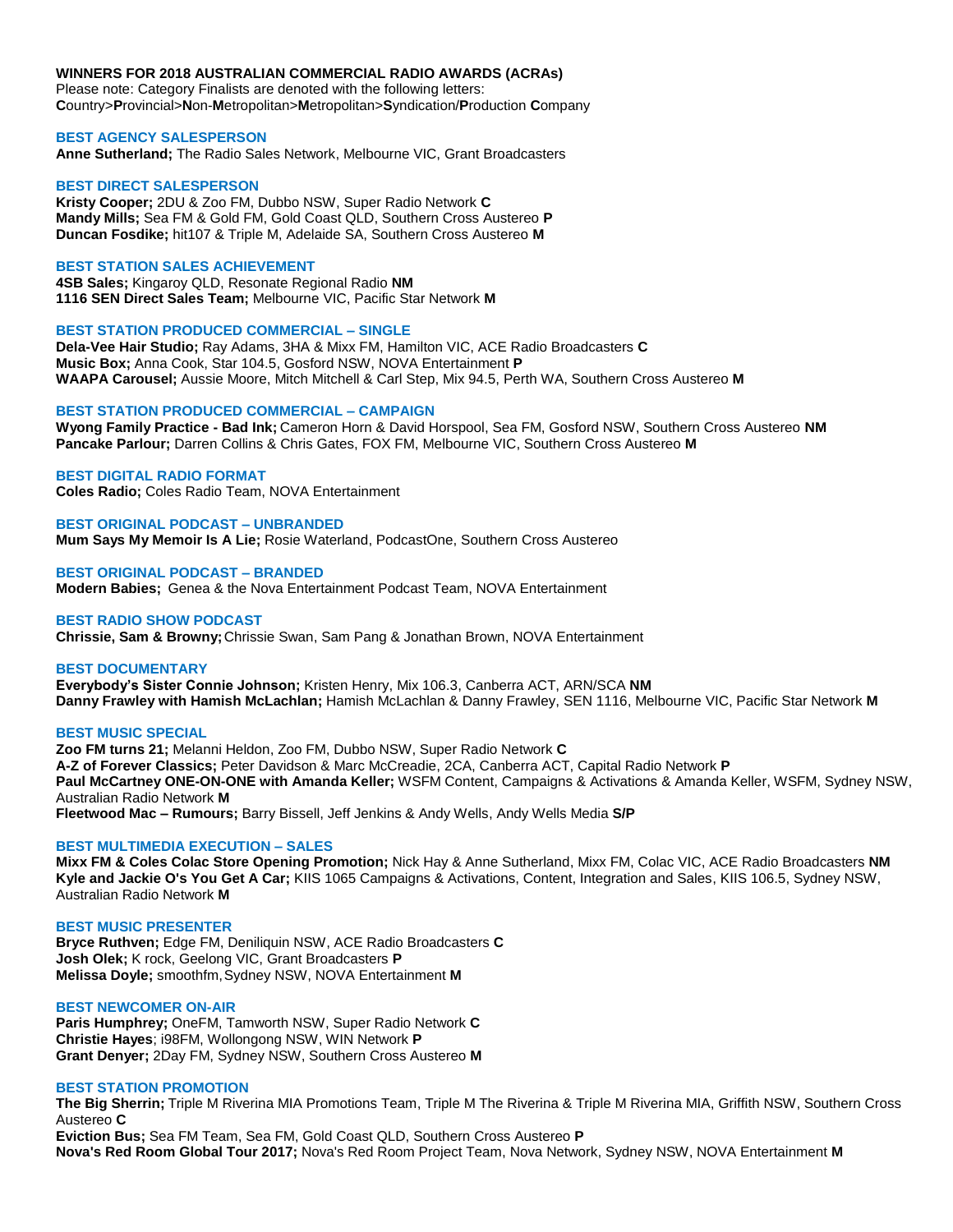#### **BEST COMMUNITY SERVICE PROJECT**

**Walking Tall;** Matty Stewart & Matt Monk, Coast FM, Warrnambool VIC, ACE Radio Broadcasters **C i98FM's Illawarra Convoy;** i98FM Convoy Team, i98FM, Wollongong NSW, WIN Network **P Radiothon;** Katherine Tonkin, Peter Clay, Alex Martin, Polly-India Morcillo, Polly Goodchild & Vanessa Butcher, smoothfm, Sydney NSW, NOVA Entertainment **M**

# **BEST ENTERTAINMENT PRESENTER**

**Michael Moffett;** Triple M, Coffs Harbour NSW, Southern Cross Austereo **C Tanya Hennessy;** hit104.7, Canberra ACT, ARN/SCA **P Kate Ritchie;** Nova Network, NOVA Entertainment **M**

#### **BEST MUSIC DIRECTOR**

**Mike Ormond-Birch;** Sea FM, Devonport TAS, Grant Broadcasters **C Trent Towson;** Sea FM, Gold Coast QLD, Southern Cross Austereo **P Jack Ball;** hit105, Brisbane QLD, Southern Cross Austereo **M**

#### **BEST NEWCOMER OFF-AIR**

**Alexandra Knock;** 3YB & Coast FM, Warrnambool VIC, ACE Radio Broadcasters **C Nat Penfold;** The Edge, Western Sydney NSW, Australian Radio Network **P Pedro Cuccovillo Vitola;** KIIS 106.5, Sydney NSW, Australian Radio Network **M**

### **BEST PROGRAM DIRECTOR**

**Angela Frino;** 2QN & Edge FM, Deniliquin NSW, ACE Radio Broadcasters **C James Speed;** K rock, Geelong VIC, Grant Broadcasters **P Adrian Brine;** FOX FM, Melbourne VIC, Southern Cross Austereo **M**

#### **ENGINEERING EXCELLENCE**

**Voyager2.0: API powered asset management;** Phil Elzerman, Dan Jackson & Cameron St. Clair, Triple M, Sydney NSW, Southern Cross Austereo

# **BEST NEWS PRESENTER COUNTRY & PROVINCIAL**

**Lance White;** 3CS & Mixx FM, Colac VIC, ACE Radio Broadcasters **C Caitlin Unger;** Star 104.5, Gosford NSW, NOVA Entertainment **P**

### **BEST NEWS PRESENTER - METRO AM**

**Erin Maher;** 2GB, Sydney NSW, Macquarie Media Limited **M**

#### **BEST NEWS PRESENTER - METRO FM**

**Ron Wilson;** smoothfm, Sydney NSW, NOVA Entertainment **M**

#### **BEST PROMOTIONS DIRECTOR**

**Molly Perrett;** bay 93.9 & K rock, Geelong VIC, Grant Broadcasters **NM Andy Procopis;** KIIS & GOLD Networks; Australian Radio Network **M**

#### **BEST MULTIMEDIA EXECUTION – STATION**

**The Danihers vs The All Stars AFL Legends Game;** Leigh Ryan, Mandy Page, Triple M Riverina & Triple M Riverina MIA Production Team, Triple M Riverina & Triple M Riverina MIA, Wagga Wagga NSW, Southern Cross Austereo **C Hit104.7 Skyfire 30;** Zak Davies, Ned Breward, Josh Torney, Matty Heap, Rod Cuddihy, Adam Jansen, Bethany Larsen, Taylor Hunt, Alexandra Carlon & Georgia Duck, hit104.7, Canberra ACT, ARN/SCA **P #Yes2Love;** Tim Arnold, Julia Foskey, Madaline Edye & Eleni Paneras, The Hit Network, Southern Cross Austereo **M**

#### **BEST SPORTS PRESENTER**

**Martin Agatyn;** 7AD, Devonport TAS, Grant Broadcasters **C Tom King;** K rock, Geelong VIC, Grant Broadcasters **P Isa Guha;** Triple M, Melbourne VIC, Southern Cross Austereo **M**

# **BEST SPORTS EVENT COVERAGE**

**2018 Grand Final Call;** Ben Casanelia & Tom King, K rock, Geelong VIC, Grant Broadcasters **NM The 2017 AFL Grand Final;** Triple M Football, Triple M, Melbourne VIC, Southern Cross Austereo **M**

#### **BEST SHOW PRODUCER – TALK/CURRENT AFFAIRS**

**Eddie Williams;** 2CC Breakfast with Tim Shaw, 2CC, Canberra ACT, Capital Radio Network **NM Paul Christenson;** The Alan Jones Breakfast Show, 2GB, Sydney NSW, Macquarie Media Limited **M**

#### **BEST SHOW PRODUCER – ENTERTAINMENT/MUSIC**

**Nicole Levey;** Tanya & Steve, KOFM, Newcastle NSW, Southern Cross Austereo **NM Sacha French;** The Hughesy & Kate Show, Hit Network, Southern Cross Austereo **M**